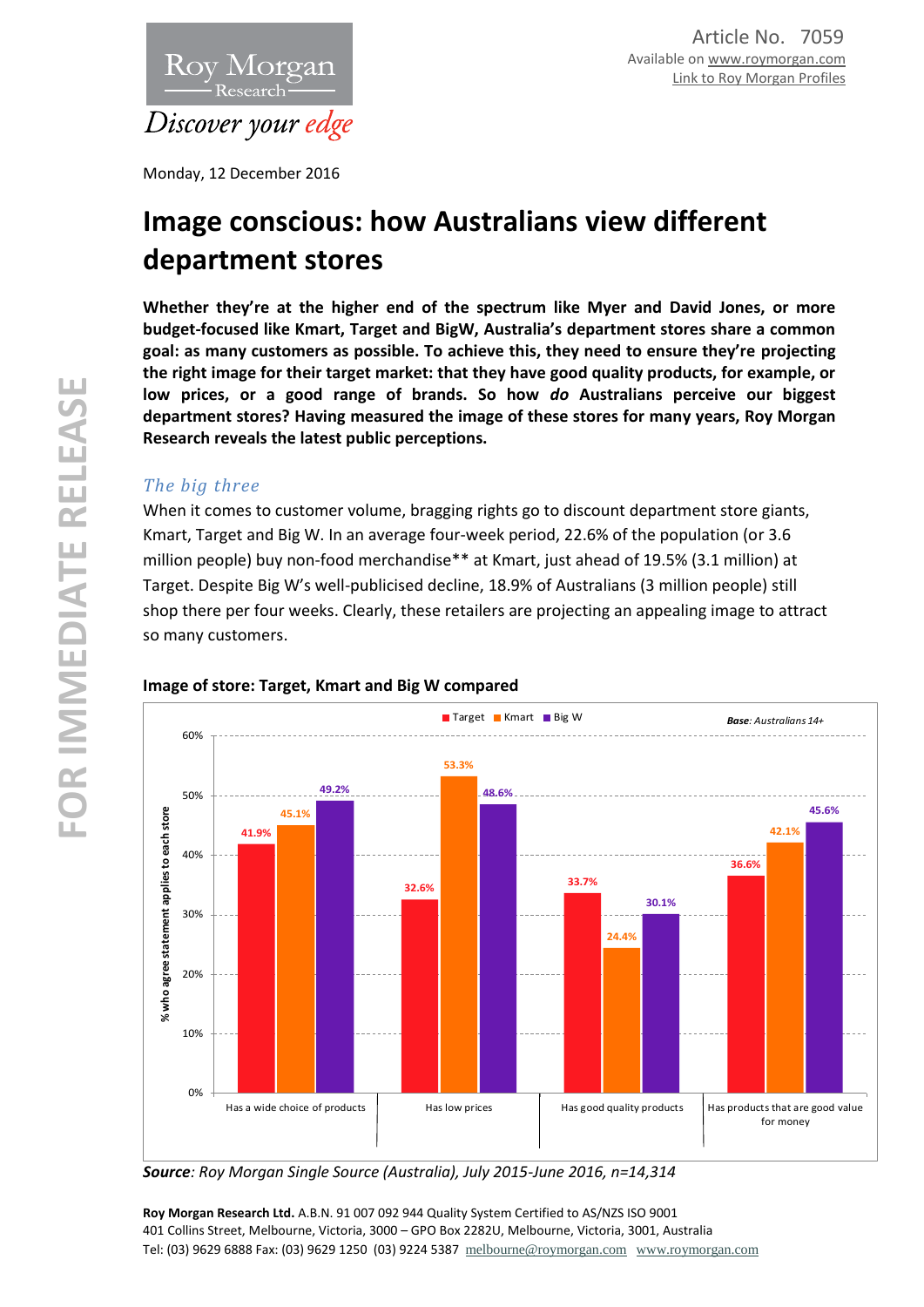One common denominator shared by the three stores is the perception that each 'has a wide choice of products'. Almost 42% of Australians think Target fits this description, 45.1% feel the same way about Kmart and 49.2% think Big W has a wide choice of products.

Big W and Kmart are also associated with having 'low prices' and 'products that are good value for money', while Target has the edge over the other two for having 'good quality products'.

It's worth noting here that, in the 12 months to June 2016 (the period from which the data in this finding is taken) Target was leading the pack in the Discount Department Store category of [Roy Morgan's Customer Satisfaction Aw](http://www.roymorganonlinestore.com/Awards.aspx?month=9&year=2016&country=01)ards – and still is. Retail customer satisfaction is a complex formula, influenced by multiple factors beyond being seen to have low prices.

# *Myer and David Jones*

Compared with the discount players, higher-end retailers Myer and David Jones see fewer shoppers through their doors, with 10.0% of Australians (or 1.6 million people) making a purchase at Myer and 4.7% (760,000) buying something at DJs in an average four weeks. The most commonly held perception of these stores is less about low prices and more about quality, which evidently impacts on customer volume.

Just over four in every 10 Australians believe that both stores have 'good quality products', while 34.2% of the population perceives Myer as having 'a wide choice of products' (compared with 27.7% who see David Jones in the same way). The proportion who think either store has 'low prices', on the other hand, is negligible.



## **Image of store: David Jones and Myer compared**

*Source: Roy Morgan Single Source (Australia), July 2015-June 2016, n=14,314*

**Roy Morgan Research Ltd.** A.B.N. 91 007 092 944 Quality System Certified to AS/NZS ISO 9001 401 Collins Street, Melbourne, Victoria, 3000 – GPO Box 2282U, Melbourne, Victoria, 3001, Australia Tel: (03) 9629 6888 Fax: (03) 9629 1250 (03) 9224 5387 [melbourne@roymorgan.com](mailto:melbourne@roymorgan.com) [www.roymorgan.com](http://www.roymorgan.com/)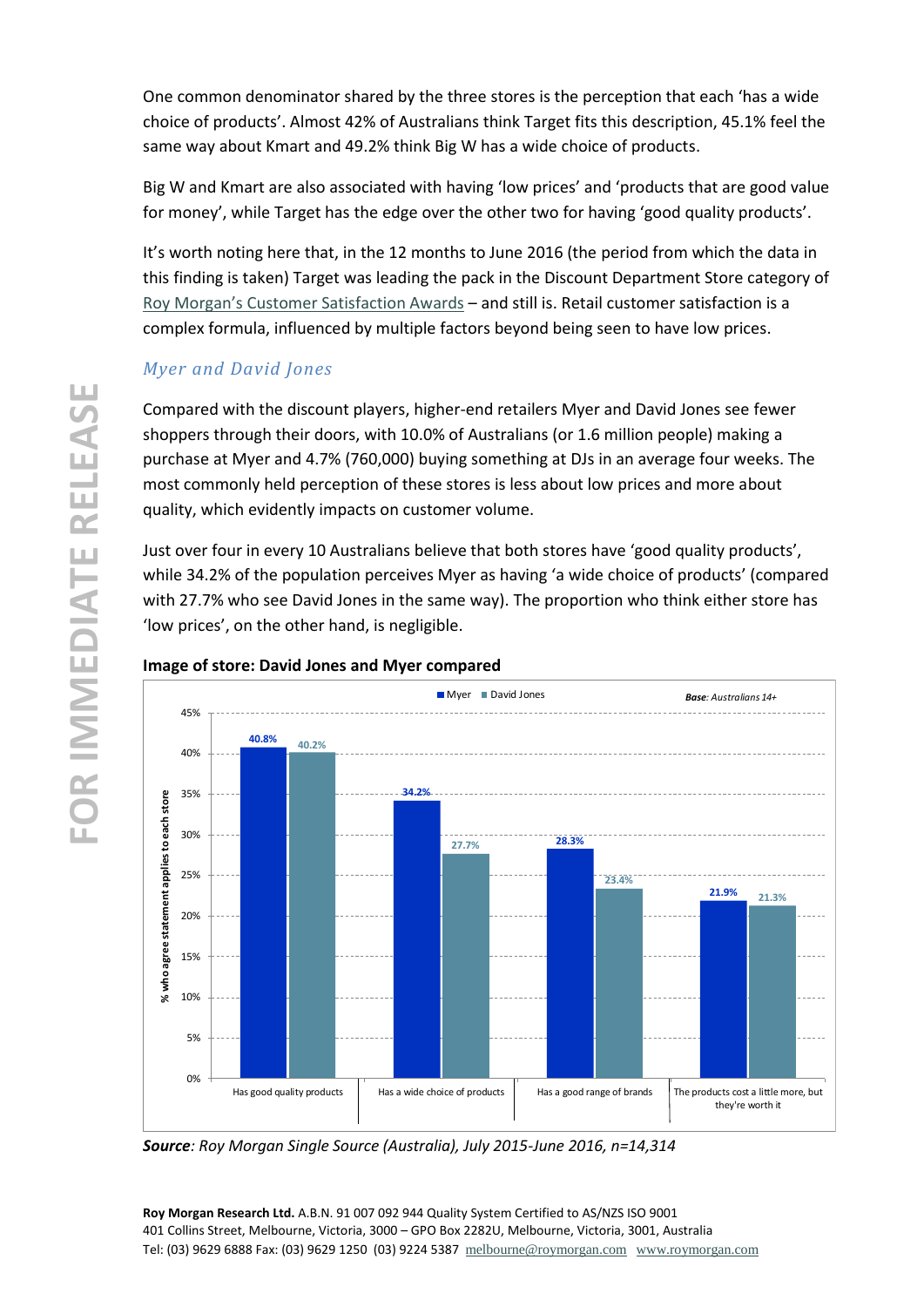Nearly 22% of Australians feel that Myer's 'products cost a little more, but they're worth it', a smidgeon more than the 21.3% who think this statement applies to DJs; but Myer is more commonly associated with having 'a good range of brands' than the latter (28.3% vs 23.4%).

*\*\* Note from paragraph 2: Roy Morgan collects purchasing information from an extensive range of consumer non-food categories in stores. While the list of monitored categories is large, general grocery categories such as food, confectionery and drinks are not covered. Similarly, in-store services, gift card purchase and other non-merchandise activities are not covered.*

#### **Norman Morris, Industry Communications Director, Roy Morgan Research, says:**

*"With Australians set to spend more than \$48.1 billion in retail stores in the lead-up to Christmas this year (as forecast by Roy Morgan Research and the Australian Retailers' Association), department stores stand to benefit from this festive-season shopping frenzy. In fact, we're expecting a pre-Christmas spend of over \$3 billion at department stores alone.*

*"Widely perceived as having low prices and products that are good value for money, Kmart and BigW are probably on the Christmas shopping itineraries of Aussie consumers keen not to break the bank this festive season. Although Big W has lost ground to Kmart in recent years, consumers still see it as a budget-friendly, one-stop shopping experience, which is ideal for those keen to knock off their Christmas-gift list in one hit. Meanwhile, people looking for high-quality, brand-name gifts no matter what the cost will more likely head to Myer or DJs.* 

*"It's interesting to see how public perception of these stores has evolved over the last few years. For one thing, the proportion of Aussies who'd consider shopping at each retailer has increased, with some age groups showing particularly striking changes in this respect. Whereas 43.7% of 18-24 year-olds said they'd consider shopping at Target back in 2014, that figure has shot up since then to 52.5%; this age group has also shown a growing interest in shopping at David Jones (40.1%, up from 33.2%). Meanwhile, Kmart's appeal for teenagers 14-17 has risen from 44.7% saying they'd consider shopping there to 49.3%.* 

*"These figures are just the tip of the iceberg. Roy Morgan's in-depth retail data measures 15 'image of store' statements for each department store, which can be analysed over time, by consumer demographics, shopping attitudes and so much more. This allows retailers to ascertain whether their marketing strategies are aligned with, conflicting with, or even changing public perception of them."*

**For comments or more information about Roy Morgan Research's retail data, please contact:**

**Roy Morgan Research -- Enquiries** Office: +61 (3) 9224 5309